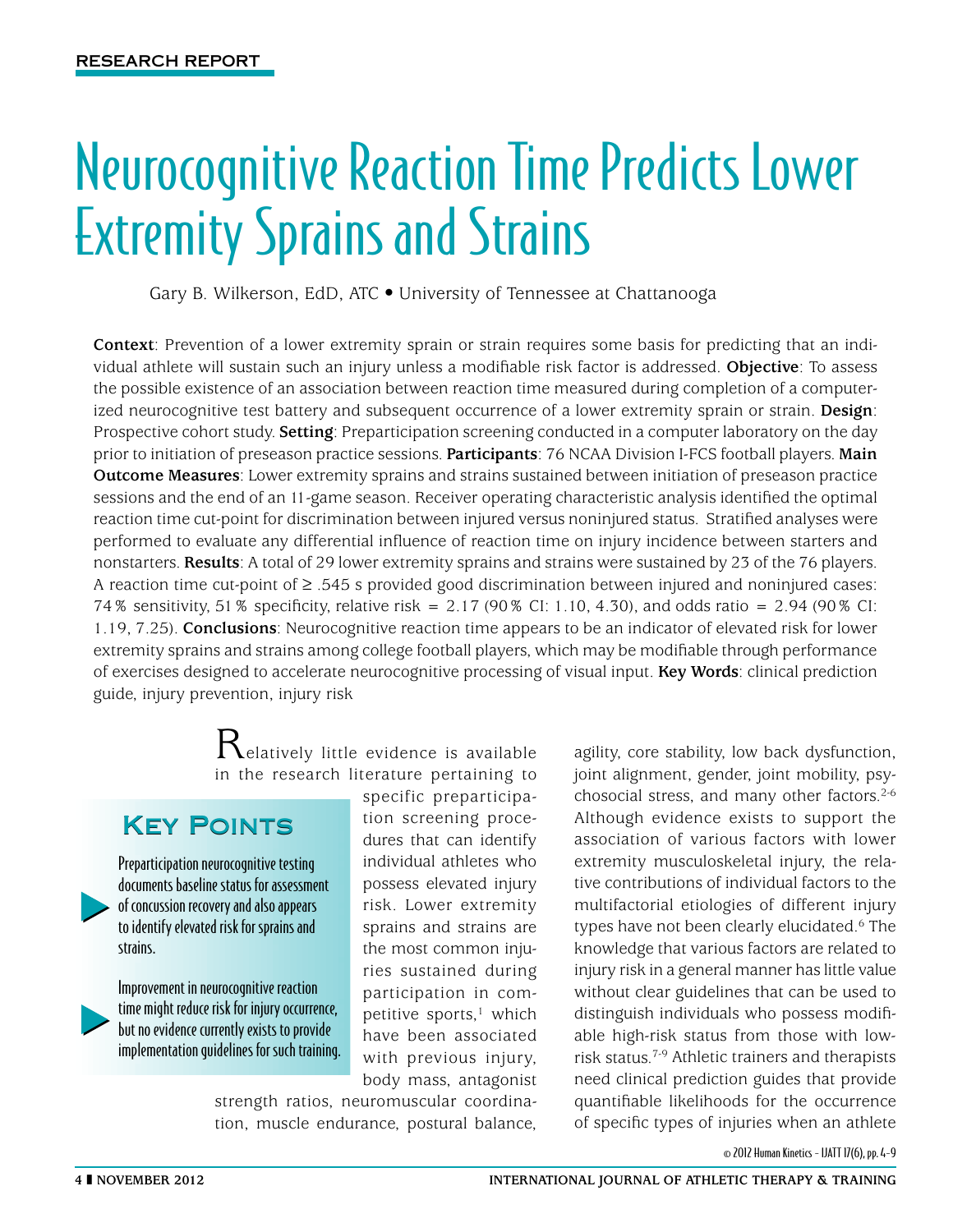exhibits a given risk profile. Such information would permit targeted interventions for high-risk athletes who would derive greatest benefit from the time and resources devoted to injury prevention efforts.10

Prolonged neurocognitive reaction time is now widely recognized as an important indicator of impaired brain function following a concussion, which can be quantified by computerized testing procedures that have been shown to provide highly reliable measurements.11 Because preseason neurocognitive testing can enhance detection of postconcussion impairments, the practice has been recommended for all athletes who participate in contact and collision sports.12 Swanik et al.13 reported the first evidence of a possible link between brain function quantified by a computerized neurocognitive test and knee injury risk. The amount of time required for visual perception of a stimulus, information processing, and response to the stimulus may have some relationship to an athlete's situational awareness and capability for rapid generation of an appropriate motor response to external forces. The purpose of this study was to assess the magnitude and precision of a point estimate of the possible association between prolonged neurocognitive reaction time and the subsequent occurrence of a lower extremity sprain or strain within a cohort of college football players.

### Procedures and Findings

Valid neurocognitive test scores were obtained for 76 NCAA-FCS college football players  $(1.84 \pm 0.08 \text{ m})$ ; 100.97  $\pm$  19.25 kg, 19.8  $\pm$  1.5 years of age) on the day prior to initiation of 2011 preseason practice sessions through administration of the complete ImPACT™ test battery (ImPACT Applications, Inc., Pittsburgh, PA). Invalid test results excluded six cases from the analysis and three team members failed to report for the testing session. An injury was operational defined as a lower extremity sprain or strain that required the attention of an athletic trainer, and that limited football participation to any extent for at least one day after its occurrence, during the period from the beginning of preseason practice sessions to the end of an 11-game season. Fractures, dislocations, contusions, lacerations, abrasions, and overuse syndromes were excluded from the analysis. All study procedures were approved by the Institutional Review Board of the University of Tennessee at Chattanooga.

At least one lower extremity sprain or strain was sustained by 30% of the players (23/76). A total of 29 sprains and strains were sustained by the 23 injured players (5 hip/groin strains, 5 hamstring strains, 1 quadriceps strain, 6 knee sprains, 1 calf strain, 9 ankle sprains, and 2 mid-foot sprains). ImPACT™ composite reaction time values ranged from .470 s to .790 s, and the distribution of values demonstrated a positive skew (Figure 1; Mean = .573  $\pm$  .068 s; Median = .560 s). Receiver operating characteristic (ROC) analysis was used to identify the optimal cut-point for discrimination between injured versus noninjured status on the basis of reaction time, which was  $\ge$  .545 s (Figure 2). The results of a  $2 \times 2$  cross-tabulation analysis of exposure status by outcome classification are presented in Figure 3 (44 high-risk cases  $\ge$  .545 s and 32 low-risk cases  $\lt$ .545 s). A confidence interval function for the relative risk of injury between players with slow versus fast reaction times is presented in Figure 4, which provides a visual representation of both the magnitude of the observed association and the precision of the relative risk point estimate.

Because starter status exposes football players to substantial elevation of injury risk,  $4,9$  the possibility for a differential influence of reaction time on injury incidence between starters ( $n = 32$ ) and nonstarters ( $n = 1$ = 44) was assessed with stratified analyses. Although the study power was not sufficient to demonstrate a statistically significant interaction effect, the relationships depicted in Figures 5 and 6 suggest that injury occurrence could be associated with an interaction of reaction time and starter status. Nonstarters demonstrated a greater amount of risk elevation than starters when the preseason reaction time was  $\geq$ .545 s (i.e.,  $3.8 \times$  greater injury risk for nonstarters versus 1.4  $\times$  greater injury risk for starters), whereas the difference in mean reaction times of injured and noninjured starters (i.e., .591  $\pm$  .089 s versus .570  $\pm$  .069 s) was greater than the difference between injured and noninjured nonstarters (i.e., .575  $\pm$  .049 s versus .567  $\pm$  .067 s). Regardless of starter versus nonstarter status, a relatively slow neurocognitive reaction time clearly appears to increase risk for a lower extremity sprain or strain during participation in college football.

#### **Discussion**

Slowing of reaction time and narrowing of peripheral vision were documented by Williams and Andersen<sup>14</sup> when college athletes were subjected to stress during testing of responses to visual cues, and the deteriora-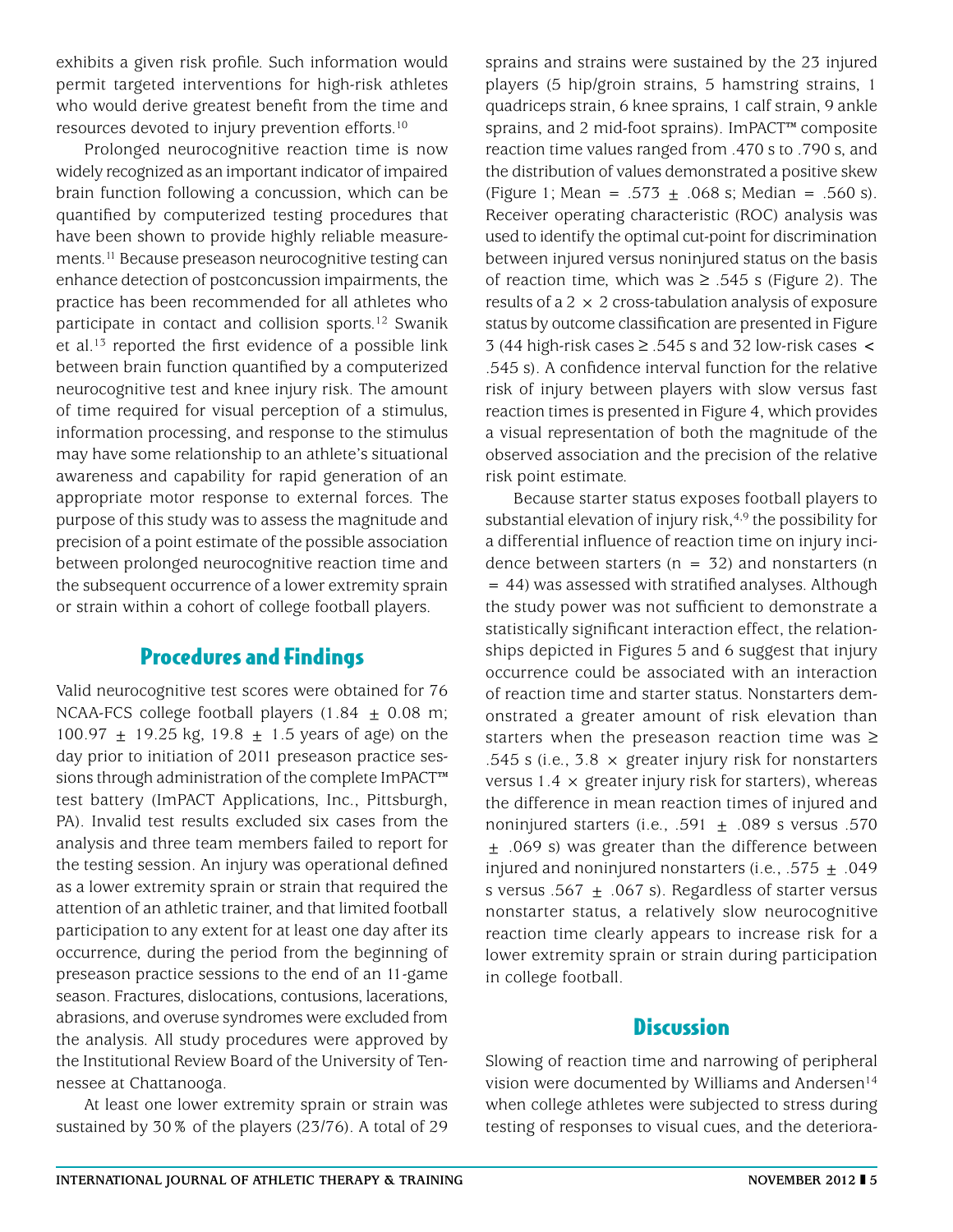

Figure 1 **Distribution of preparticipation ImPACT™ composite reaction time values for the cohort of 76 college football players.**

tion in test performance was greatest for those who had experienced a greater number of negative life events during the previous year. The same researchers subsequently reported that the number of injuries sustained by the athletes was significantly related to narrowing of peripheral vision under stress and negative life events.15 The finding that administration of an antidepressant medication (fluvoxamine) improved the reaction time of healthy subjects provides further evidence of an association between psychosocial stress and reaction time.16

The extreme demand for simultaneous situational awareness and rapid execution of complex motor patterns that is imposed by college football provides a plausible explanation for the findings of this study. Dynamic stability of the lower extremity requires rapid generation of internal moments to counteract external moments that are continuously changing and which may be difficult or impossible to anticipate. Vigilant visual monitoring of changing environment circumstances is almost certainly a critical factor for injury

avoidance. A relatively small delay in neural processing of visual input, or a relatively small narrowing of the peripheral field of vision, could have a major impact on the ability to anticipate external loads and to effectively generate muscle tension that will provide an adequate level of dynamic joint stability.<sup>13,15</sup>

The ROC cut-point for optimal discrimination between injured and noninjured college football players identified by this study (.545 s) also separates the mean ImPACT™ neurocognitive reaction time values reported by Swanik et al.<sup>13</sup> for 80 athletes who sustained noncontact ACL tears (.570 s) and 80 matched control athletes (.530 s). Although mean values provide a basis for comparison of the results of the two studies, the highly asymmetric distribution of reaction time values observed in this study (i.e., positive skewness value of .852 that was more than twice its standard error of .276) emphasizes the importance of using the median rather than the mean as an indicator of the central tendency of the cohort's performance values. The critical cut-point of  $\geq$  .545 s for identification of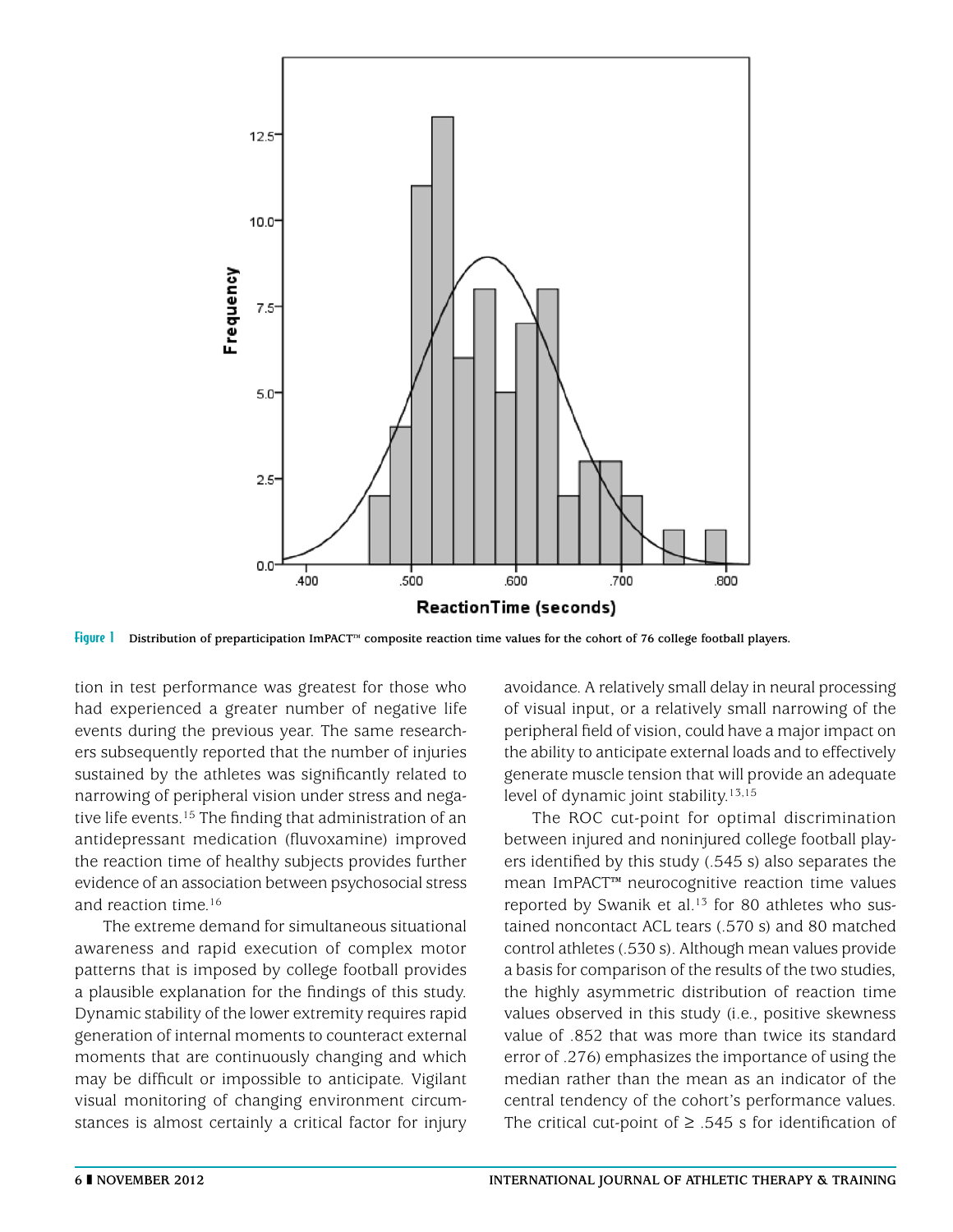

Figure 2 **Receiver operating characteristic curve for discrimination of injured college football players (i.e., lower extremity sprain or strain) from noninjured players on the basis of ImPACT™ composite reaction time.**

|                                     | Injury | No Injury |
|-------------------------------------|--------|-----------|
| $\geq$ .545 s                       | 17     | 26        |
| $< .545$ s                          | 6      | 27        |
| Total                               | 23     | 53        |
| Fisher's Exact One-Sided $P = .038$ |        |           |
| Sensitivity = .74 Specificity = .51 |        |           |

 $+LR = 1.51$  $-LR = .51$ Odds Ratio =  $1.507/0.512 = 2.94$ 90% CI: 1.19 - 7.25 Relative Risk = .395/.182 = 2.17  $90\%$  CI:  $1.10 - 4.30$ 

Figure 3 **Results of cross-tabulation analysis for discrimination of injured college football players (i.e., lower extremity sprain or strain) from noninjured players on the basis of ImPACT™ composite reaction time .545 s cut-point.**

elevated injury risk was closer to the median value (.560 s) than the mean value (.573) of the dataset.

In addition to training activities that are believed to promote core and extremity adaptations relating to reflexive multisegmental muscle activation patterns (e.g., plyometric jump training, postural balancing, and perturbation exercises), improvement in oculomotor skills, and neural processing of visual input to the central nervous system may also accelerate initiation of protective responses. Eckner et al.<sup>17</sup> demonstrated that performance on a visually-cued clinical test of reaction time was associated with the speed of a protective head maneuver in simulated sport environment. An extensive search of the literature failed to identify any evidence to support the effectiveness of any specific training method for improvement of visual function and information processing speed in competitive athletes, $18$  but speed of processing training has been shown to improve the abilities of older adults who demonstrated relatively poor pretraining performance.19 Thus, athletes who exhibit slow neurocognitive reaction time may derive the greatest benefit from activities designed to enhance responsiveness to visual stimuli.

Future research should assess the extent to which any activities that improve neurocognitive reaction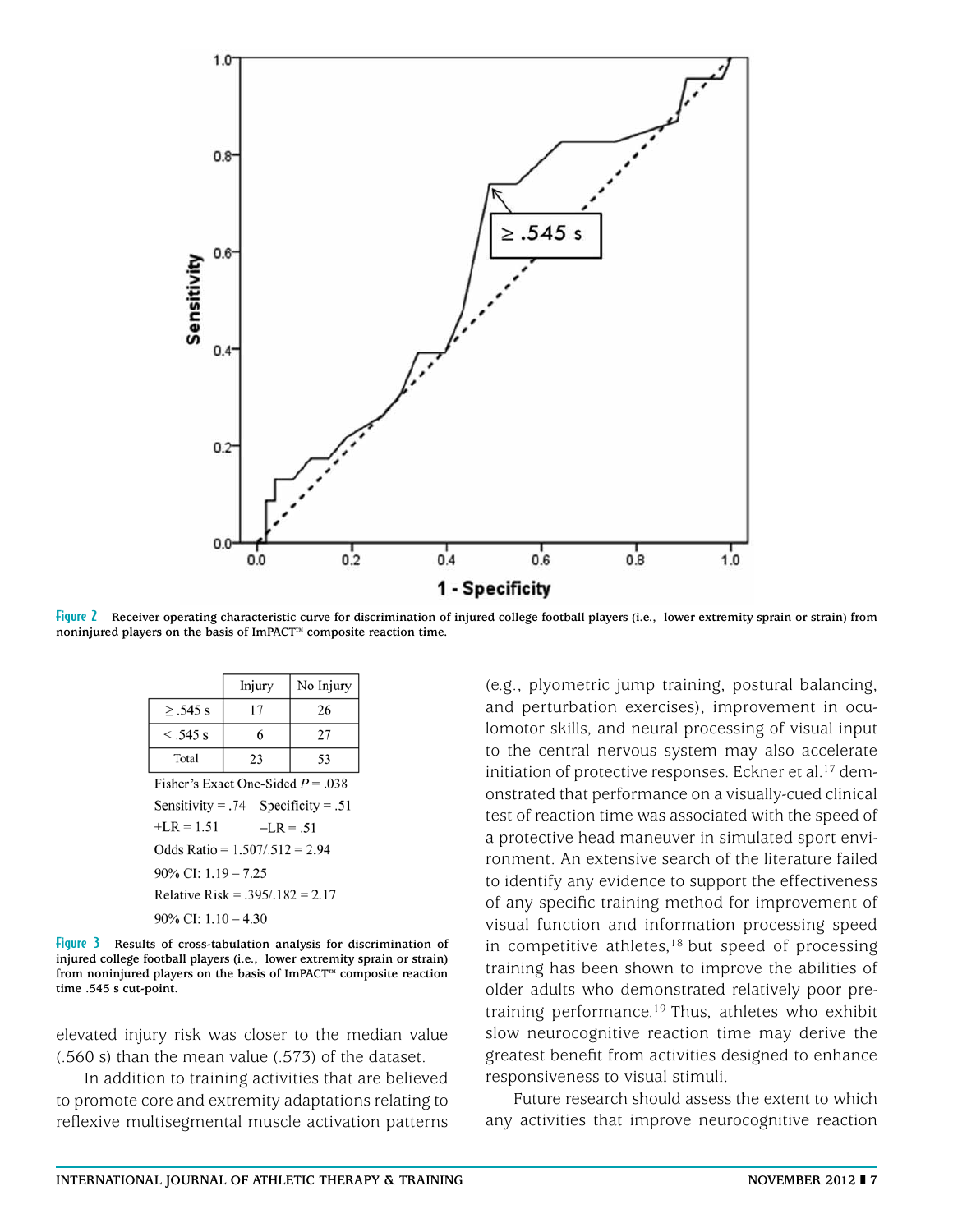

Figure 4 **Confidence interval function for point estimate of relative risk for lower extremity sprain or strain with ImPACT™ composite reaction time**   $\geq$  .545 s versus < .545 s (Relative Risk = 2.17; 90% CI: 1.10, 4.30). Horizontal dashed line corresponds to 90% confidence interval and vertical **dashed line identifies the critical value that the lower limit must exceed for a positive association to exist between exposure and outcome.**



Figure 5 **Lower extremity sprain and strain incidence for players dichotomously classified as low-risk (fast reaction time) versus high-risk (slow reaction time) and status as a nonstarter versus starter.**

time can reduce injury incidence among athletes whose prior values were associated with elevated injury risk. Reaction time measurements acquired through a rapid and inexpensive procedure have been shown to correlate highly with those acquired from computerized neurocognitive testing,<sup>20</sup> which may make assessment of reaction time feasible as a component of the preparticipation examination. The specific cut-point for dichotomization of injury risk status derived from ROC analysis of ImPACT™ composite reaction time values is unlikely to correspond to the optimal cut-point value for a different measurement method, however.





Figure 6 **Mean ImPACT™ composite reaction time for noninjured versus injured players and status as a nonstarter versus starter.**

Prolonged neurocognitive reaction time may be a risk factor for a variety of injury types, but injuryspecific and sport-specific combinations of multiple risk factors can make the relative predictive value of a given factor highly variable, $3$  and the optimal cut-point for dichotomous classification of injury risk may differ according to injury type, sport, gender, age group, etc. Thus, the results of this study may only apply to the prediction of lower extremity sprains and strains among college football players. Furthermore, the findings of this study need to be validated by replication of the procedures with other cohorts.